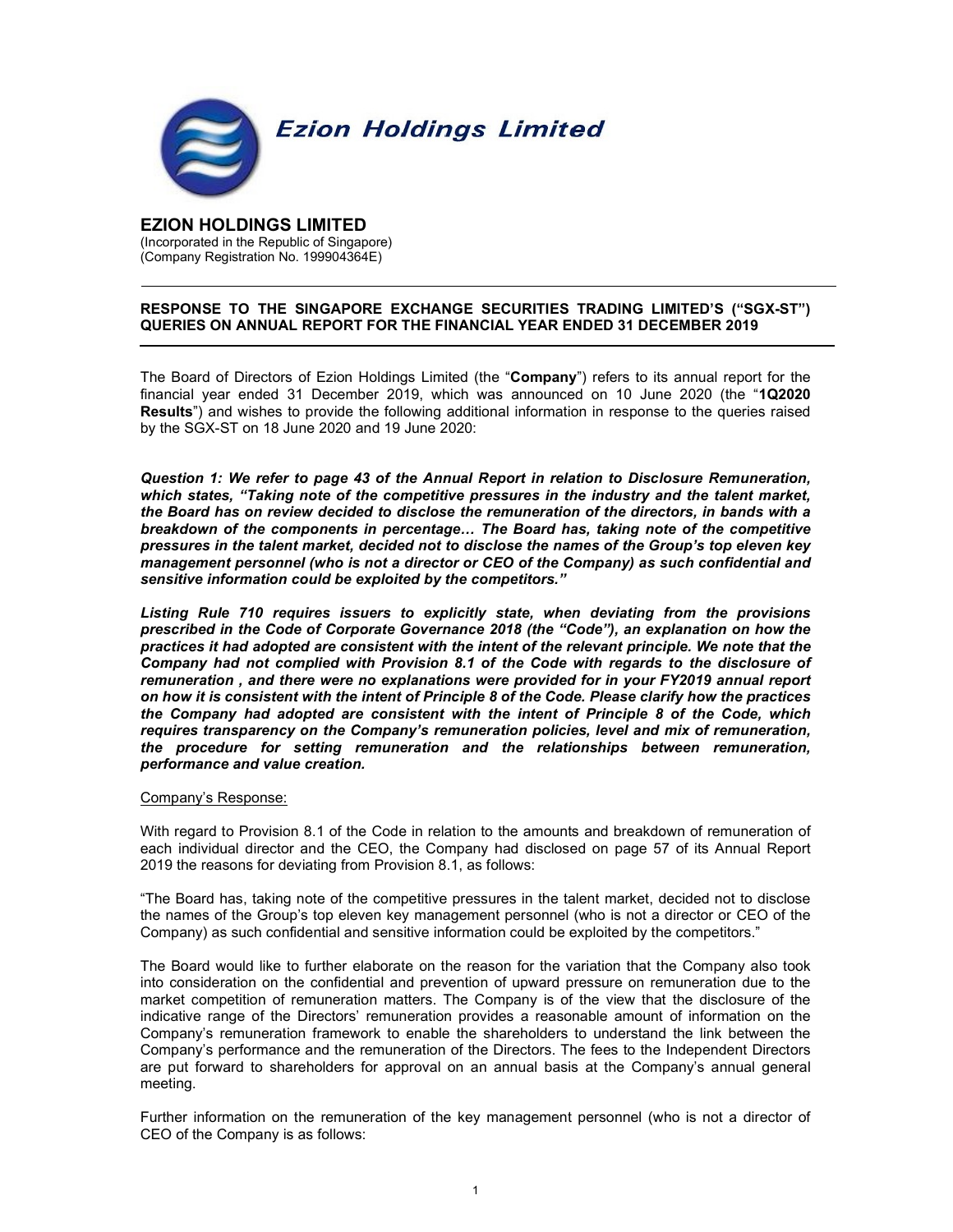| <b>Remuneration bands</b>          | Number of key management personnel |
|------------------------------------|------------------------------------|
| Between US\$151,000 to US\$300,000 |                                    |
| Below US\$150,000                  |                                    |

The Company had also disclosed on page 42 of its Annual Report 2019 that an annual review of remuneration is carried out by the Remuneration Committee to ensure that the remuneration of the Executive Directors and key management personnels commensurate with their performance and that of the Company, having regard to the pay and employment conditions within the industry and local practices. The Remuneration Committee reviews the terms of compensation and employment for Executive Directors and key management personnel at the time of their respective employment or renewal (where applicable) including considering the Company's obligations in the event of termination of services to ensure such contracts of service contain fair and reasonable termination clauses which are not overly generous.

The Board has determined that the practices that the Company had adopted are consistent with the intent of Principle 8 of the Code, which requires transparency on the Company's remuneration policies, level and mix of remuneration, the procedure for setting remuneration and the relationships between remuneration, performance and value creation.

## Question 2: We refer to page 51 of the Annual Report on the description of the use of proceeds.

LR1207(20) states that the annual report must contain enough information for a proper understanding of the performance and financial conditions of the issuer and its principal subsidiaries, including, if applicable, a status report on the use of IPO proceeds and any proceeds arising from any offerings pursuant to Chapter 8 and whether the use of proceeds is in accordance with the stated use and is in accordance with the percentage allocated in the prospectus or the announcement of the issuer. Where the proceeds are used for general working capital purposes, the issuer must announce a breakdown with specific details on the use of proceeds for working capital. Where there is any material deviation from the stated use of proceeds, the issuer must also announce the reasons for such deviation.

# Please disclose the information as required under LR1207(20).

### Company's Response:

The Company did not utilise the proceeds since its last announcement made on 6 August 2018.

Question 3: We refer to the Cash Flows Statement in the Annual Report. Please explain the variances when compared against the Company's unaudited financial statements for the financial year ended 31 December 2019 announced on 2 March 2020.

Company's Response:

|                                                          | Per results announcement<br>announced on 2 March 2020<br><b>US\$'000</b> | <b>Per Annual</b><br>Report<br><b>US\$'000</b> | Variance<br><b>US\$'000</b> | <b>Note</b> |
|----------------------------------------------------------|--------------------------------------------------------------------------|------------------------------------------------|-----------------------------|-------------|
| Net cash generated from<br>operating activities          | 29,382                                                                   | 27,664                                         | (1,718)                     | A           |
| in<br><b>Net</b><br>cash<br>used<br>investing activities | (5,991)                                                                  | (4,079)                                        | 1,912                       | B           |
| in<br><b>Net</b><br>cash<br>used<br>financing activities | (27, 796)                                                                | (28, 017)                                      | (221)                       | С           |